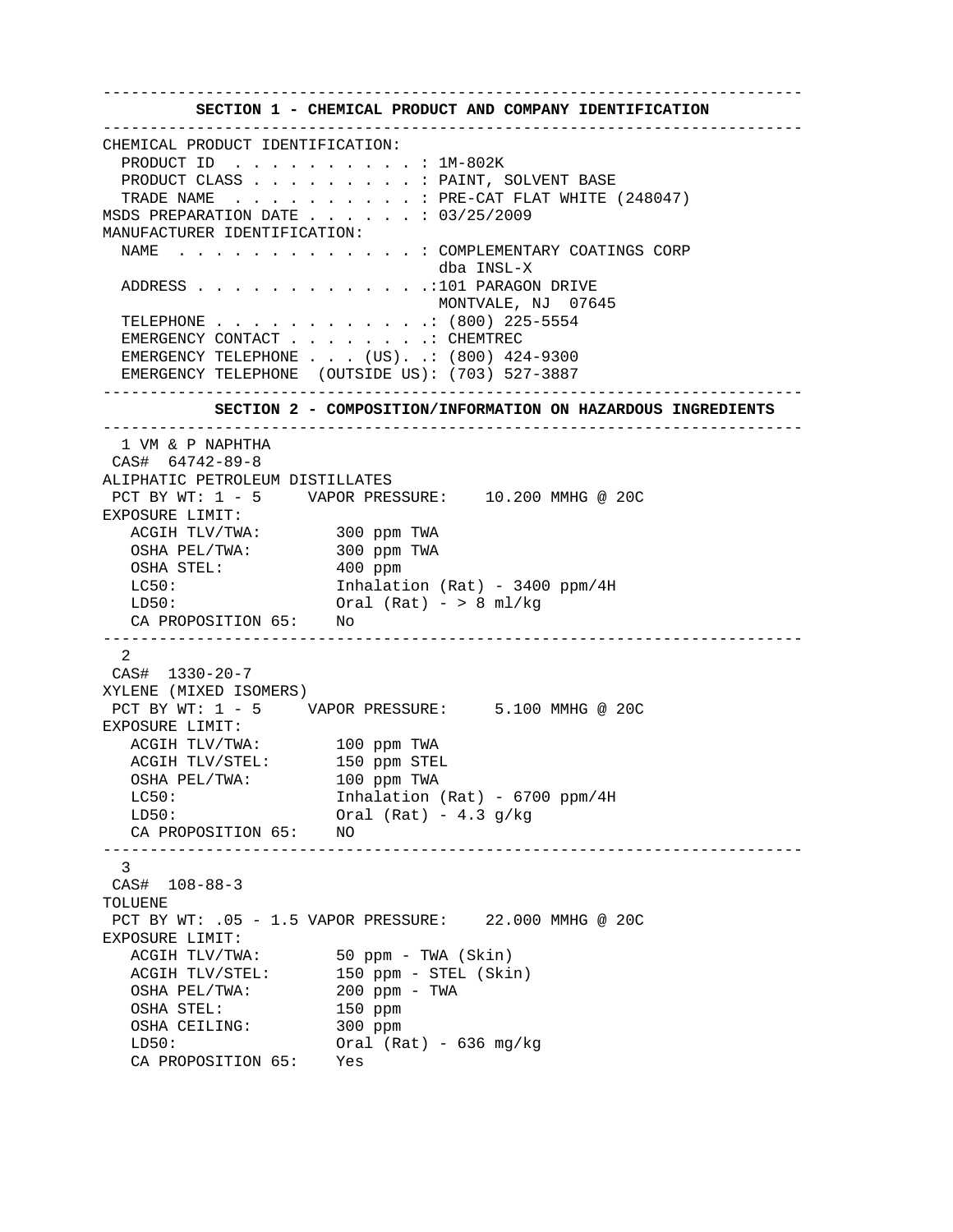---------------------------------------------------------------------------  **COMPLEMENTARY COATINGS CORP MATERIAL SAFETY DATA SHEET 1M-802K**  --------------------------------------------------------------------------- --------------------------------------------------------------------------- 4 CAS# 67-63-0 ISOPROPYL ALCOHOL PCT BY WT: 1 - 5 VAPOR PRESSURE: 33.000 MMHG @ 20C EXPOSURE LIMIT: ACGIH TLV/TWA: 200 ppm - TWA ACGIH ILV/IWA<br>ACGIH TLV/STEL: 400 ppm - STEL<br>100 ppm - TWA OSHA PEL/TWA: 400 ppm - TWA OSHA STEL: 500 ppm LC50: Rat (8 Hrs) - > 12,000 ppm LD50: Oral (Rat) - 5000 mg/kg --------------------------------------------------------------------------- 5 CAS# 108-65-6 PROPYLENE GLYCOL m-METHYL ETHER ACETATE PCT BY WT: 3 - 7 VAPOR PRESSURE: 3.700 MMHG @ 20C EXPOSURE LIMIT: LC50: Inhalation (Rat, Male) - > 4345 ppm/6 Hrs LD50: Oral (Rat, Female)- 8.5 g/kg --------------------------------------------------------------------------- 6 n-BUTYL ACETATE CAS# 123-86-4 ACETIC ACID BUTYL ESTER PCT BY WT: 10 - 30 VAPOR PRESSURE: 15.000 MMHG @ 20C EXPOSURE LIMIT: ACGIH TLV/TWA: TWA 150 ppm<br>ACGIH TLV/STEL: STEL 200 ppm ACGIH IDV/ING<br>ACGIH TLV/STEL: STEL 200 ppm<br>OSHA PEL/TWA: TWA 150 ppm OSHA PEL/TWA: OSHA STEL: 200 ppm LC50: Inhalation (Rat) - > 1800 ppm/6 Hrs LD50: Oral (Rat)- 14,130 mg/kg --------------------------------------------------------------------------- 7 ETHYLENE GLYCOL N-BUTYL ETHER CAS# 111-76-2 2-BUTOXYETHANOL<br>PCT BY WT: 1 - 5 VAPOR PRESSURE: .660 MMHG @ 20C EXPOSURE LIMIT: ACGIH TLV/TWA: 20 ppm TWA (Skin) OSHA PEL/TWA: 50 ppm TWA (Skin) LC50: Inhalation (Mouse) - 700 ppm/7 Hrs LD50: Oral (Rat)- 1746 mg/kg CA PROPOSITION 65: No --------------------------------------------------------------------------- 8 ACETONE CAS# 67-64-1 2-PROPANONE PCT BY WT: 3 - 7 VAPOR PRESSURE: 185.000 MMHG @ 20C EXPOSURE LIMIT: ACGIH TLV/TWA: TWA 500 ppm<br>ACGIH TLV/STEL: STEL 750 ppm ACGIH TLV/STEL: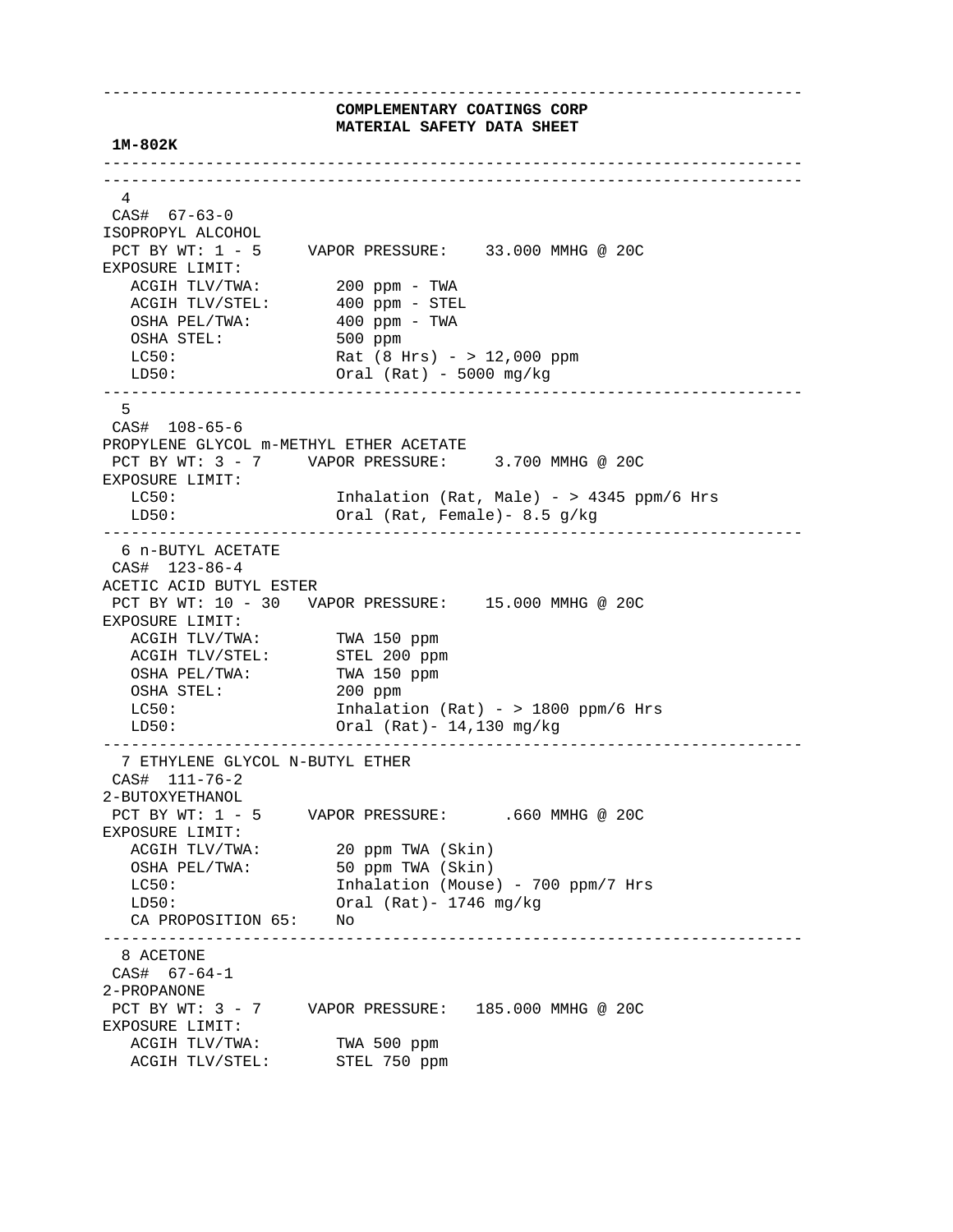**COMPLEMENTARY COATINGS CORP MATERIAL SAFETY DATA SHEET 1M-802K**  --------------------------------------------------------------------------- OSHA PEL/TWA: TWA 750 ppm OSHA STEL: 1000 ppm<br>
LC50: 1nhalatio Inhalation (Rat)-  $>16,000$  ppm/4Hrs LD50: Oral (Rat): 6715 - 8453 mg/kg CA PROPOSITION 65: No --------------------------------------------------------------------------- 9 ISOBUTYL ALCOHOL CAS# 78-83-1 2-METHYL-1-PROPANOL PCT BY WT: 1 - 5 VAPOR PRESSURE: 8.800 MMHG @ 20C EXPOSURE LIMIT: ACGIH TLV/TWA: 50 ppm - TWA OSHA PEL/TWA: 100 ppm - TWA LC50: Inhalation (Rat) - >8000 ppm/4 Hour (s) LD50: Oral (Rat): 2.5-6.4 g/kg --------------------------------------------------------------------------- 10 CAS# 64-17-5 ETHYL ALCOHOL PCT BY WT: 7 - 13 VAPOR PRESSURE: 57.000 MMHG @ 20C EXPOSURE LIMIT: ACGIH TLV/TWA: TWA 1000 ppm<br>
OSHA PEL/TWA: TWA 1000 ppm OSHA PEL/TWA: LD50: Oral (Rat) - 7060 mg/kg --------------------------------------------------------------------------- 11 CAS# 100-41-4 ETHYLBENZENE PCT BY WT: 1 - 5 VAPOR PRESSURE: 7.000 MMHG @ 20C EXPOSURE LIMIT: ACGIH TLV/TWA: TWA 100 ppm ACGIH TLV/STEL: STEL 25 ppm OSHA PEL/TWA: TWA 100 ppm<br>
OSHA STEL: 125 ppm OSHA STEL: LD50: Oral, Rat - 3500 mg/kg CA PROPOSITION 65: Yes --------------------------------------------------------------------------- \*\*\*\*\*\*\*\*\*\*\*\*\*\*\*\*\*\*\*\*\*\*\*\*\*\*\*\*\*\*\*\*\*\*\*\*\*\*\*\*\*\*\*\*\*\*\*\*\*\*\*\*\*\*\*\*\*\*\*\*\*\*\*\*\*\*\*\*\*\*\*\*\*\*\* This product contains one or more reported carcinogens or suspected carcinogens which are noted in Section 3, Hazards Identification, CARCINOGENICITY. \*\*\*\*\*\*\*\*\*\*\*\*\*\*\*\*\*\*\*\*\*\*\*\*\*\*\*\*\*\*\*\*\*\*\*\*\*\*\*\*\*\*\*\*\*\*\*\*\*\*\*\*\*\*\*\*\*\*\*\*\*\*\*\*\*\*\*\*\*\*\*\*\*\*\* \*\*\*\*\*\*\*\*\*\*\*\*\*\*\*\*\*\*\*\*\*\*\*\*\*\*\*\*\*\*\*\*\*\*\*\*\*\*\*\*\*\*\*\*\*\*\*\*\*\*\*\*\*\*\*\*\*\*\*\*\*\*\*\*\*\*\*\*\*\*\*\*\*\*\* This product contains one or more Hazardous Air Pollutants. \*\*\*\*\*\*\*\*\*\*\*\*\*\*\*\*\*\*\*\*\*\*\*\*\*\*\*\*\*\*\*\*\*\*\*\*\*\*\*\*\*\*\*\*\*\*\*\*\*\*\*\*\*\*\*\*\*\*\*\*\*\*\*\*\*\*\*\*\*\*\*\*\*\*\* \*\*\*\*\*\*\*\*\*\*\*\*\*\*\*\*\*\*\*\*\*\*\*\*\*\*\*\*\*\*\*\*\*\*\*\*\*\*\*\*\*\*\*\*\*\*\*\*\*\*\*\*\*\*\*\*\*\*\*\*\*\*\*\*\*\*\*\*\*\*\*\*\*\*\*

---------------------------------------------------------------------------

 This product contains one or more reported or suspected reproductive toxins. \*\*\*\*\*\*\*\*\*\*\*\*\*\*\*\*\*\*\*\*\*\*\*\*\*\*\*\*\*\*\*\*\*\*\*\*\*\*\*\*\*\*\*\*\*\*\*\*\*\*\*\*\*\*\*\*\*\*\*\*\*\*\*\*\*\*\*\*\*\*\*\*\*\*\*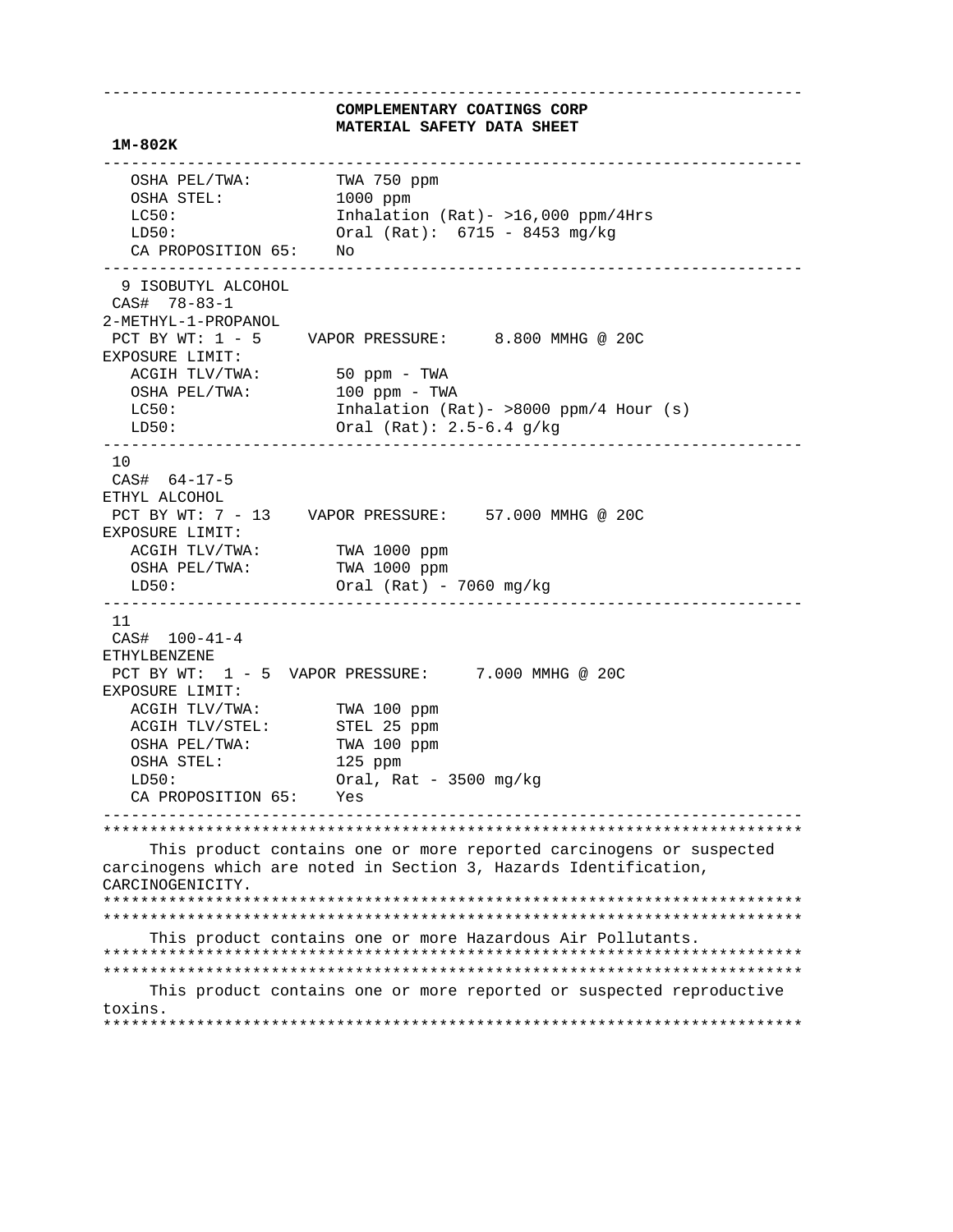#### **1M-802K**

 --------------------------------------------------------------------------- ---------------------------------------------------------------------------  **SECTION 3 - HAZARDS IDENTIFICATION**  --------------------------------------------------------------------------- POTENTIAL HEALTH EFFECTS EYES: Exposure to liquid may cause mild eye irritation. Symptoms may include stinging, tearing, and redness. SKIN: Prolonged or repeated skin contact may cause drying, cracking or irritation. INHALATION: High vapor concentrations may cause drowsiness and irritation of the eyes or respiratory tract. INGESTION: Swallowing small amounts of this product during normal handling is not likely to cause harmful effects, but swallowing large amounts may be harmful. MEDICAL CONDITIONS AGGRAVATED BY EXPOSURE Pre-existing eye, skin and respiratory disorders may be aggravated by exposure to this product. POSSIBLE ROUTES OF ENTRY Inhalation, ingestion, skin absorption. CARCINOGENICITY If applicable, refer to the message(s) below. HEALTH HAZARDS SPECIFIC TO PRODUCT COMPONENTS: EFFECTS OF CHRONIC OVEREXPOSURE TO: XYLENE: Studies have shown a possible association with exposure to xylene and respiratory tract irritation, liver & kidney damage, nausea, and vomiting in humans. Ethylbenzene has been shown to cause cancer in laboratory animals. The relevance of this finding to humans is uncertain. IARC has classified ethylbenzene as a possible human carcinogen (Group 2B). TOLUENE: Intentional abuse, misuse or other massive exposure to toluene may cause multiple organ (liver, kidney, brain cell) damage and/or death. Comparable central nervous system effects have not been shown to result from occupational exposure to toluene. Prolonged intentional toluene abuse may lead to hearing loss progressing to deafness. Toluene may be harmful to the human fetus based on positive test results with laboratory animals. Case studies show that prolonged intentional abuse of toluene during pregnancy can cause birth defects in humans. ACETONE: Extensive human experience and animal data indicate that acetone is of low toxicity. However, ingestion of very large amounts or inhalation of extremely high vapor concentrations can cause irritation, nausea, vomiting, confusion, drowsiness, convulsions, and coma with possible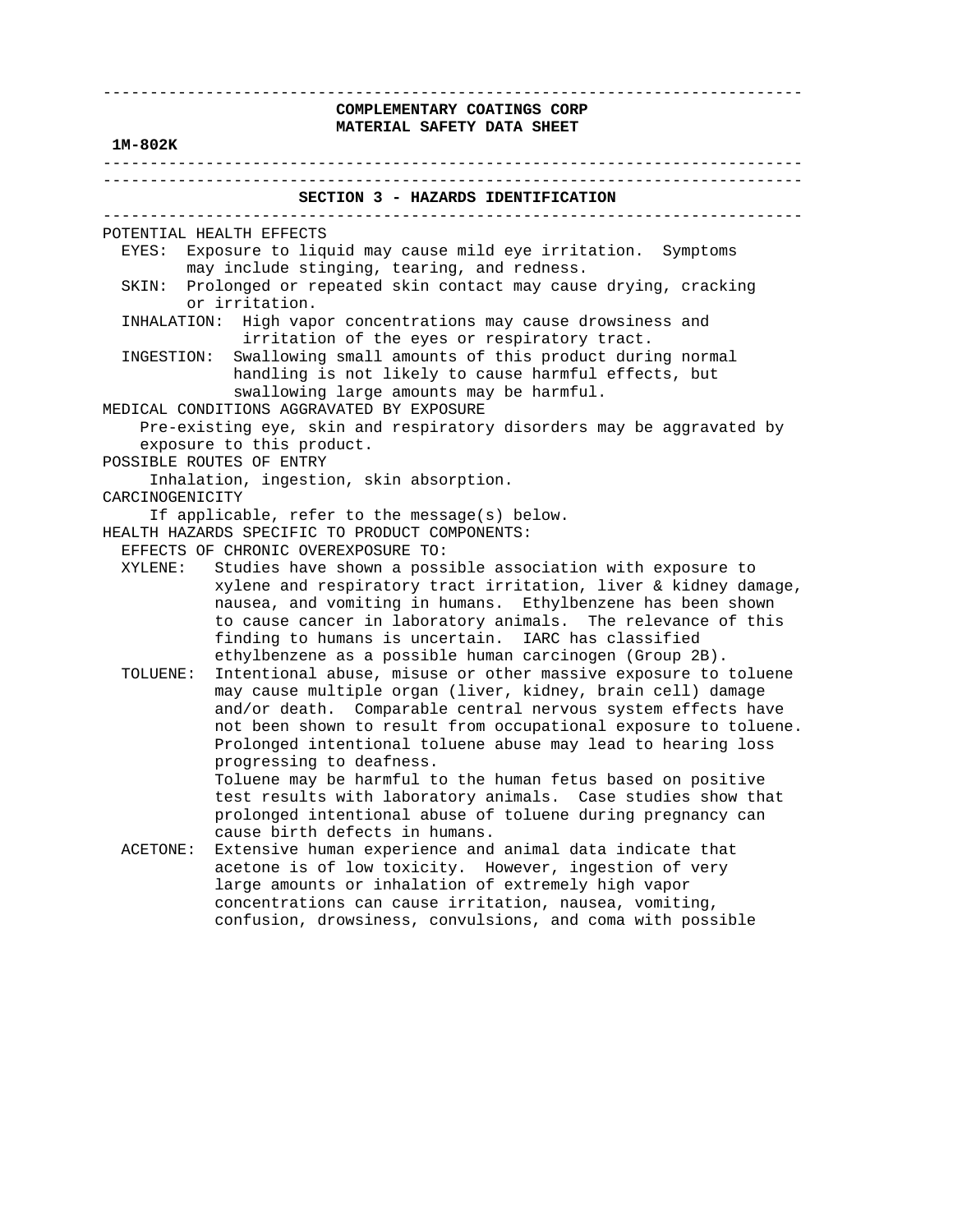# **COMPLEMENTARY COATINGS CORP MATERIAL SAFETY DATA SHEET**

---------------------------------------------------------------------------

 -------------------------------------------------------------------------- liver and kidney injury. Based on animal data and structure-activity relationships, this product is NOT expected to cause nervous system damage. ---------------------------------------------------------------------------  **SECTION 4 - FIRST AID MEASURES**  --------------------------------------------------------------------------- EMERGENCY FIRST AID: EYE CONTACT: Flush at once with large amounts of lukewarm water for at least 15 minutes and get medical attention. SKIN CONTACT: Remove from skin with soap and water. Remove drenched clothing. If irritation persists, consult a physician. INHALATION: If affected by inhalation of vapor or spray mist, remove to fresh air. If necessary, restore breathing; in this case contact physician at once. INGESTION: Seek medical advice. NOTE TO PHYSICIAN: Not Applicable. ---------------------------------------------------------------------------  **SECTION 5 - FIRE FIGHTING MEASURES** 

---------------------------------------------------------------------------

| FIRE AND EXPLOSIVE PROPERTIES OF THE CHEMICAL: |                                                                |
|------------------------------------------------|----------------------------------------------------------------|
|                                                | Flammability Classification : OSHA Flammable Liquid - Class 1B |
| Flashpoint 2.2 $^{\circ}$ C                    |                                                                |
| Explosion Level $\ldots$ : Low - .1            |                                                                |
|                                                | High - 36.0                                                    |

#### EXTINGUISHING MEDIA

 **1M-802K** 

 Water spray, dry chemical, carbon dioxide (CO2), alcohol foam SPECIAL FIRE-FIGHTING PROCEDURES

 Wear self-contained breathing apparatus and protective clothing. USE WATER WITH CAUTION. The fire could easily be spread by the use of water in an area where the water could not be contained. Use water spray to keep fire-exposed containers cool. Water may be ineffective in fighting the fire.

#### HAZARDOUS DECOMPOSITION

 May form: carbon dioxide and carbon monoxide. UNUSUAL FIRE AND EXPLOSION HAZARDS

 FLAMMABLE. Vapors may cause a flash fire or ignite explosively. Vapors may travel considerable distance to a source of ignition and flash back. Prevent build-up of vapors or gases to explosive concentrations.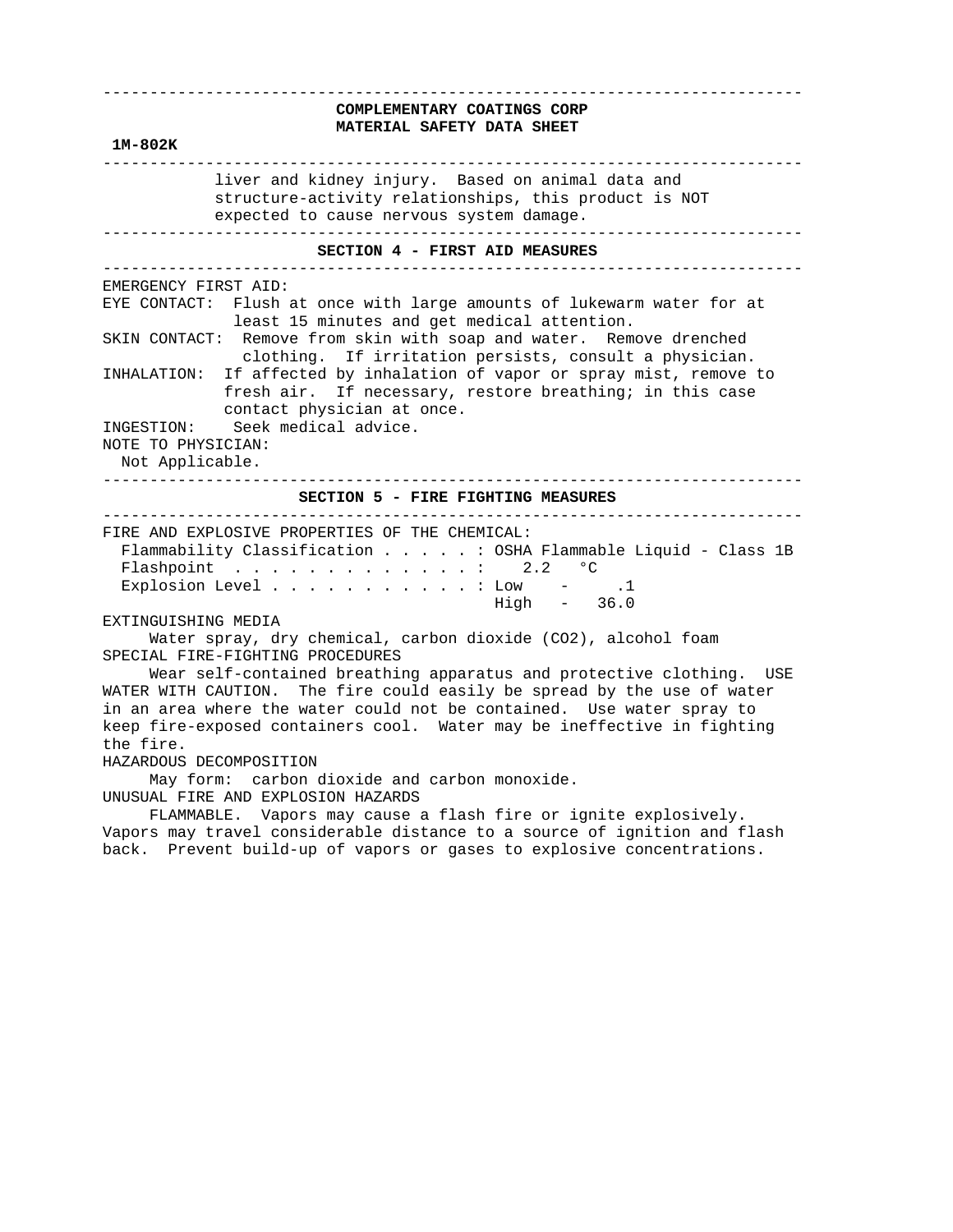# ---------------------------------------------------------------------------  **COMPLEMENTARY COATINGS CORP MATERIAL SAFETY DATA SHEET 1M-802K**  --------------------------------------------------------------------------- ---------------------------------------------------------------------------  **SECTION 6 - ACCIDENTAL RELEASE MEASURES**  --------------------------------------------------------------------------- STEPS TO BE TAKEN IN CASE MATERIAL IS RELEASED OR SPILLED Remove all sources of ignition (flame, hot surfaces and sources of electrical, static or frictional sparks). Avoid breathing vapors. Ventilate area. For large spills, use water spray to disperse vapors and dilute spill to a nonflammable mixture. Prevent runoff from entering drains, sewers, or streams. CLEAN-UP Absorb liquid on vermiculite, floor absorbent or other absorbent material. ---------------------------------------------------------------------------  **SECTION 7 - HANDLING AND STORAGE**  --------------------------------------------------------------------------- HANDLING Keep away from heat, sparks and open flame. Use only with adequate ventilation. Keep from contact with oxidizing materials. Comply with all national, state, and local codes pertaining to the storage, handling dispensing and disposal of flammable liquids. STORAGE Keep container tightly closed. Keep container in a well-ventilated place. SPECIAL COMMENTS Avoid contact with eyes and prolonged or repeated contact with skin. Avoid breathing high vapor concentrations. Wash thoroughly after handling. ---------------------------------------------------------------------------  **SECTION 8 - EXPOSURE CONTROLS, PERSONAL PROTECTION**  --------------------------------------------------------------------------- VENTILATION Use exhaust ventilation to keep airborne concentrations below exposure limits. RESPIRATORY PROTECTION If personal exposure cannot be controlled below applicable limits by ventilation, wear a properly fitted organic vapor respirator approved by NIOSH for protection against chemicals in Section 2 &/or 15. EYE PROTECTION Use safety eyewear with splashguards and side shields. SKIN PROTECTION For operations where prolonged or repeated skin contact may occur, impervious gloves should be worn.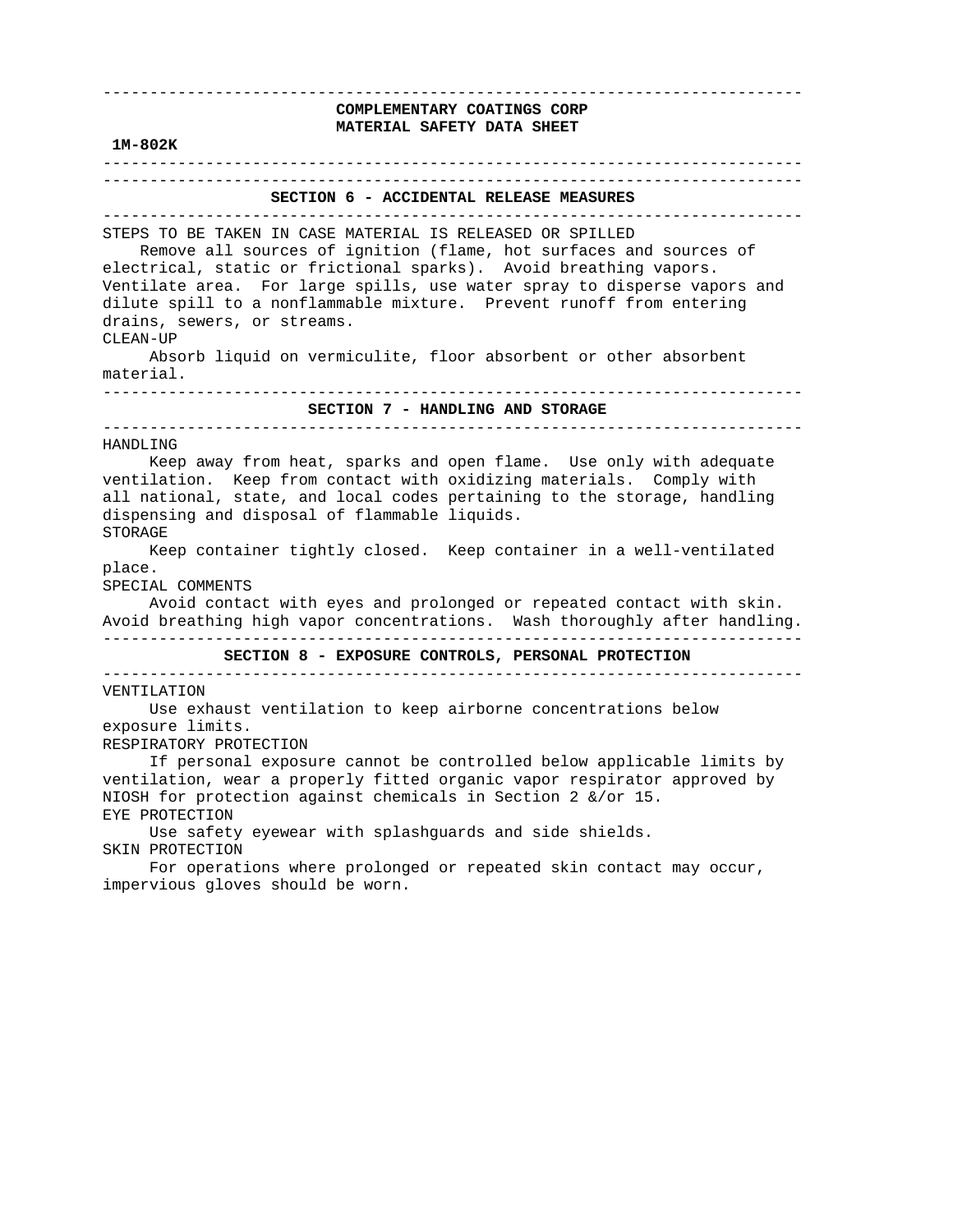#### **1M-802K**

---------------------------------------------------------------------------

# ---------------------------------------------------------------------------  **SECTION 9 - PHYSICAL AND CHEMICAL PROPERTIES**  --------------------------------------------------------------------------- Physical State . . . . . . . . . . . . LIQUID Vapor Pressure . . . . . . . . . . . : 185.00 Vapor Density  $\ldots$  . . . . . . . . . . 4.60 Boiling Point Range . . . . . . . . : Lower - 56.1 °C Higher -  $172.7$  °C Specific Gravity . . . . . . . . . . : 1.101 VOC - Total (gm/l) . . . . . . . . . . : 620.71 Evaporation Rate  $\ldots$  . . . . . . . . 14.400 (n-Butyl Acetate = 1) Volatile by Weight  $\ldots$  . . . . . . . : 57.6877 Volatile by Volume . . . . . . . . . : 75.3987 ---------------------------------------------------------------------------  **SECTION 10 - STABILITY AND REACTIVITY**  --------------------------------------------------------------------------- STABILITY This product is stable. INCOMPATIBILITIES (Materials to Avoid) This product can react violently with strong oxidizing agents and strong acids. HAZARDOUS POLYMERIZATION Will not occur. CONDITIONS TO AVOID High temperatures. HAZARDOUS DECOMPOSITION May form: carbon dioxide and carbon monoxide. ---------------------------------------------------------------------------  **SECTION 11 - TOXICOLOGICAL INFORMATION**  --------------------------------------------------------------------------- No data at this time. ---------------------------------------------------------------------------  **SECTION 12 - ECOLOGICAL INFORMATION**  --------------------------------------------------------------------------- No data at this time. ---------------------------------------------------------------------------  **SECTION 13 - DISPOSAL CONSIDERATIONS**  --------------------------------------------------------------------------- WASTE DISPOSAL Discharge, treatment, or disposal may be subject to national,

 state or local laws. Mix with compatible chemical, which is less flammable and incinerate.

Since emptied containers retain product residue, follow label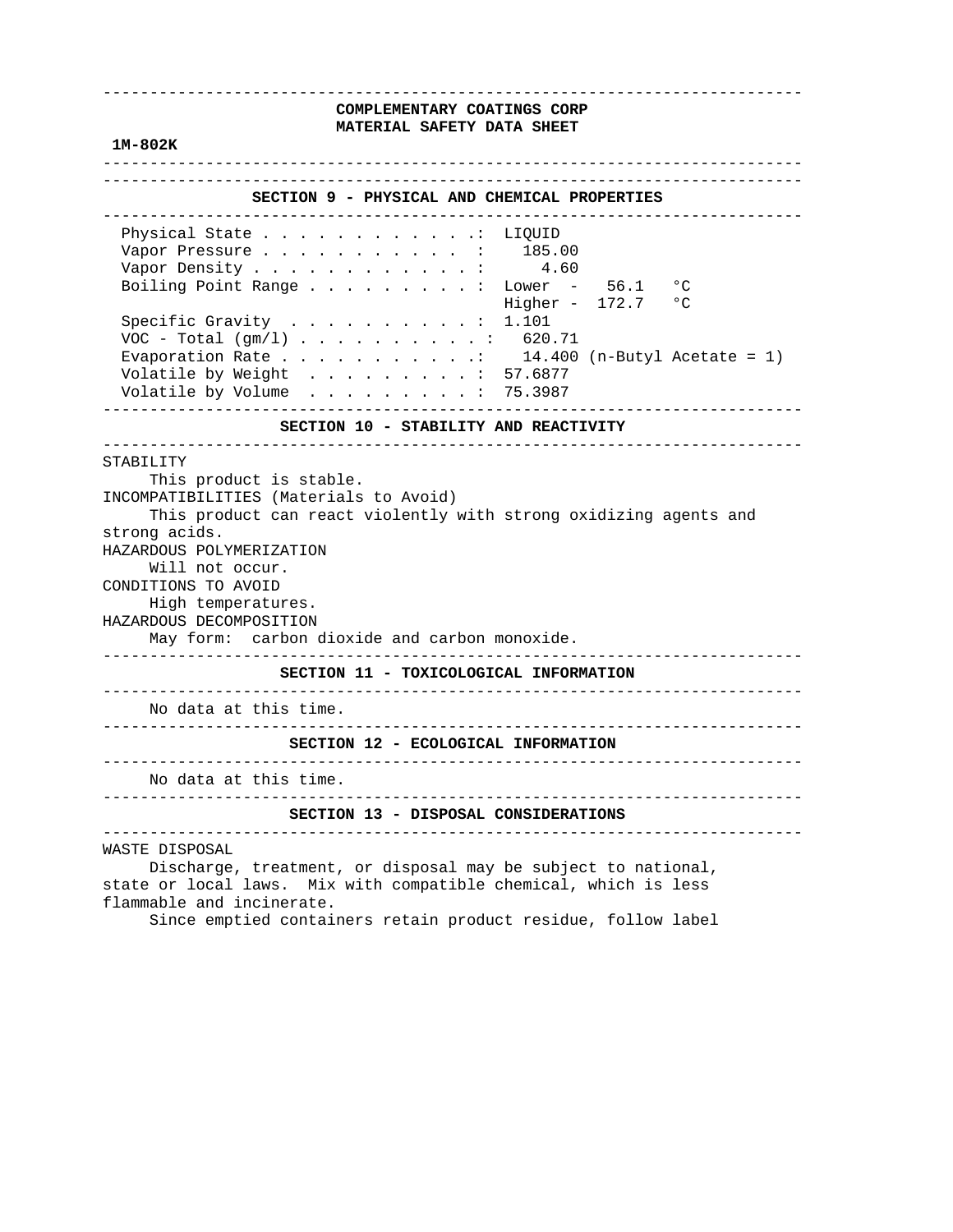#### **1M-802K**

 -------------------------------------------------------------------------- warnings even after container is emptied. Residual vapors may explode on ignition; do not cut, drill, grind, or weld on or near this container. ---------------------------------------------------------------------------  **SECTION 14 - TRANSPORT INFORMATION**  --------------------------------------------------------------------------- TDG HAZARD CLASS . . . . . . . . : 3 TDG PACKAGING GROUP . . . . . . . : PG II TDG SHIPPING NAME . . . . . . . . : PAINT UN/NA NUMBER . . . . . . . . . . .: UN1263 ---------------------------------------------------------------------------  **SECTION 15 - REGULATORY INFORMATION**  --------------------------------------------------------------------------- U.S. FEDERAL REGULATORY INFORMATION TSCA SECTION 8(b) - INVENTORY STATUS: All components of this product are either listed on the U.S. Toxic Substances Control Act (TSCA) inventory of chemicals or are otherwise compliant with TSCA Regulations. CANADA DSL - YES - All components are listed or exempt. ---------------------------------------------------------------------------  **SECTION 16 - OTHER INFORMATION**  --------------------------------------------------------------------------- Prepared by . . . . . . . . . . . . : Date of issue . . . . . . . . . . . . : 03/25/2009 Last Revision Date . . . . . . . . . : 03/24/2009 MSDS Prepared for . . . . . . . . . : MSDS Last Prepared . . . . . . . . . : NONE HMIS Rating: Health- 2 Flammability- 3 Reactivity- 0 \*\*\*\*\*\*\*\*\*\*\*\*\*\*\*\*\*\*\*\*\*\*\*\*\*\*\*\*\*\*\*\*\*\*\*\*\*\*\*\*\*\*\*\*\*\*\*\*\*\*\*\*\*\*\*\*\*\*\*\*\*\*\*\*\*\*\*\*\*\*\*\*\*\*\* This product has been classified in accordance with the hazard criteria of the Controlled Product Regulations and the MSDS contains all of the information required by these regulations. The above information pertains to this product as currently formulated

 and is based on the information available, as of this date. Addition of reducers or other additives to this product may substantially alter the composition and hazards of the product. Since conditions of use are out side our control, we make no warranties, express or implied, and assume no liability in connection with any use of this information. \*\*\*\*\*\*\*\*\*\*\*\*\*\*\*\*\*\*\*\*\*\*\*\*\*\*\*\*\*\*\*\*\*\*\*\*\*\*\*\*\*\*\*\*\*\*\*\*\*\*\*\*\*\*\*\*\*\*\*\*\*\*\*\*\*\*\*\*\*\*\*\*\*\*\*